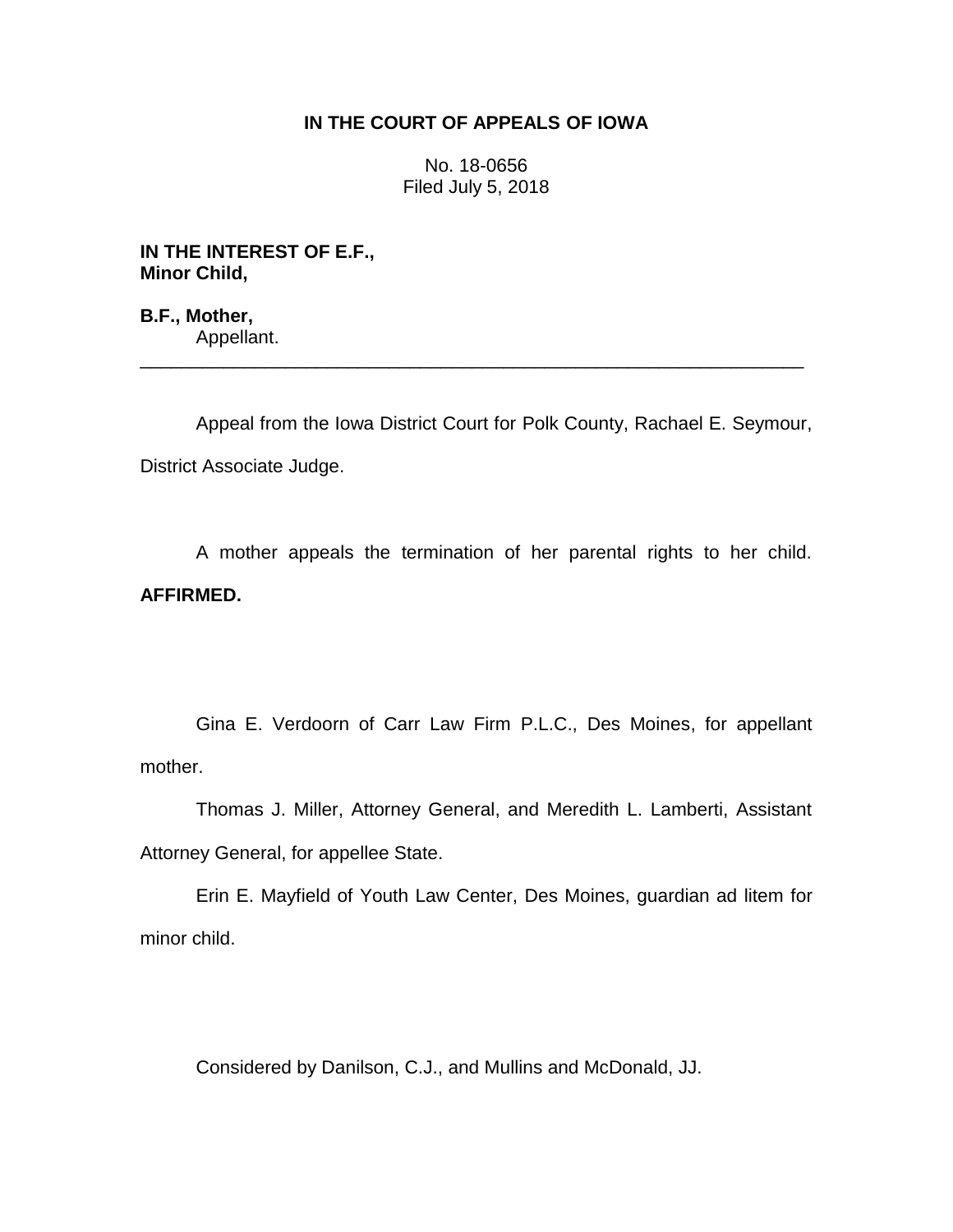#### **MULLINS, Judge.**

A mother appeals the termination of her parental rights to her child. She contends the State failed to provide her adequate notice of the termination hearing and prove the statutory grounds for termination by clear and convincing evidence. She additionally contends termination is not in the child's best interests and requests additional time to reunify with her child.

## **I. Background Facts and Proceedings**

E.F. was born in May 2017 and came to the attention of the Iowa Department of Human Services (DHS) after the child tested positive for amphetamine at birth. During DHS's investigation, the mother admitted to methamphetamine use throughout her pregnancy. Upon the child's discharge from the hospital, he was removed from the mother's care and placed in the care of his maternal great-grandmother. The mother previously received services as a result of the court's intervention with two of her older children due to her substanceabuse issues, however she was unsuccessful with addressing those issues. Her parental rights to those children were terminated in March 2015. This child was adjudicated to be a child in need of assistance (CINA) on June 23 and remained in the great-grandmother's care.

On July 14, the child's placement was modified to foster care because the great-grandmother was not deemed a suitable long-term placement due to the great-grandmother's age and the child's young age, along with reports that, during a prior case, the great-grandmother was dishonest with DHS and allowed unauthorized persons around the children placed in her care. The child was placed and has remained in the same foster-to-adopt home since that time. The child's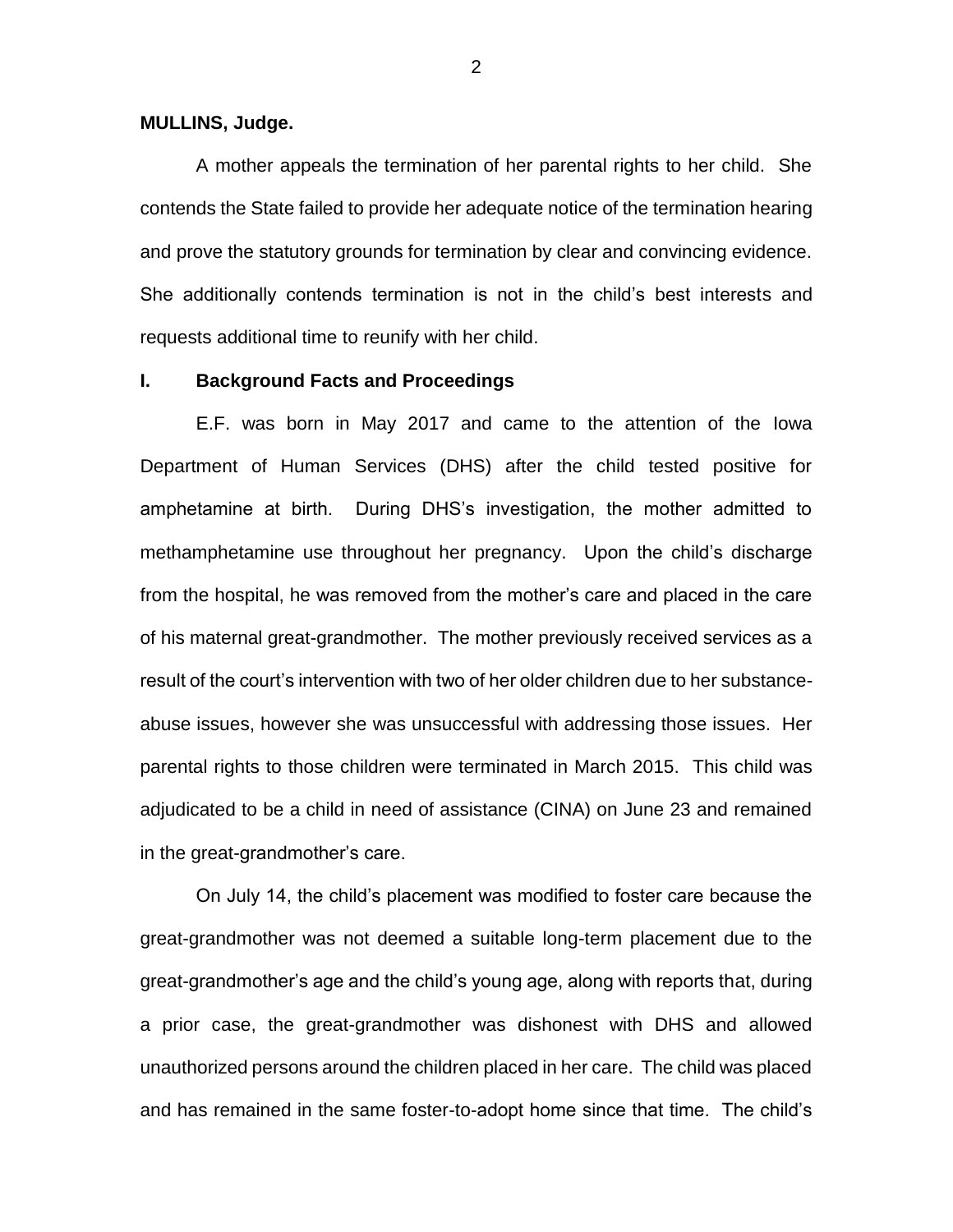father was confirmed through paternity testing, but he repeatedly told DHS he wanted nothing to do with the child or the case and has not participated in any recommended services.

The mother was arrested in June for driving while barred. This, along with testing positive for methamphetamine, resulted in the revocation of her bond on a pending felony drug charge. The mother also obtained a substance-abuse evaluation in June, which resulted in a recommendation for residential treatment. However, she was unable to obtain services at that time due to her criminal matters.

In August, DHS received notification the mother was in an outpatient treatment program until such time that she was accepted into an inpatient program. She started an inpatient program on August 23 but left after one day. In September, the mother was on a waiting list for another inpatient program, which recommended she attend outpatient services until she was able to start, but the mother did not do so. The mother was to begin the inpatient program on October 2, but the mother failed to show up on that day. She was allowed to come in four days later to begin the program. Three weeks later, while meeting with DHS, the mother reportedly asked, "If I am not to get [the child] back, why am I here?" The mother was accepted into recovery court on December 12 but was unsuccessfully discharged on January 22, 2018, because she did not engage or attend and did not maintain contact with the court team.<sup>1</sup>

 $\overline{a}$ 

<sup>&</sup>lt;sup>1</sup> The mother testified at the November 2017 permanency hearing that she began recovery court in early November. However, the court order is dated December 12.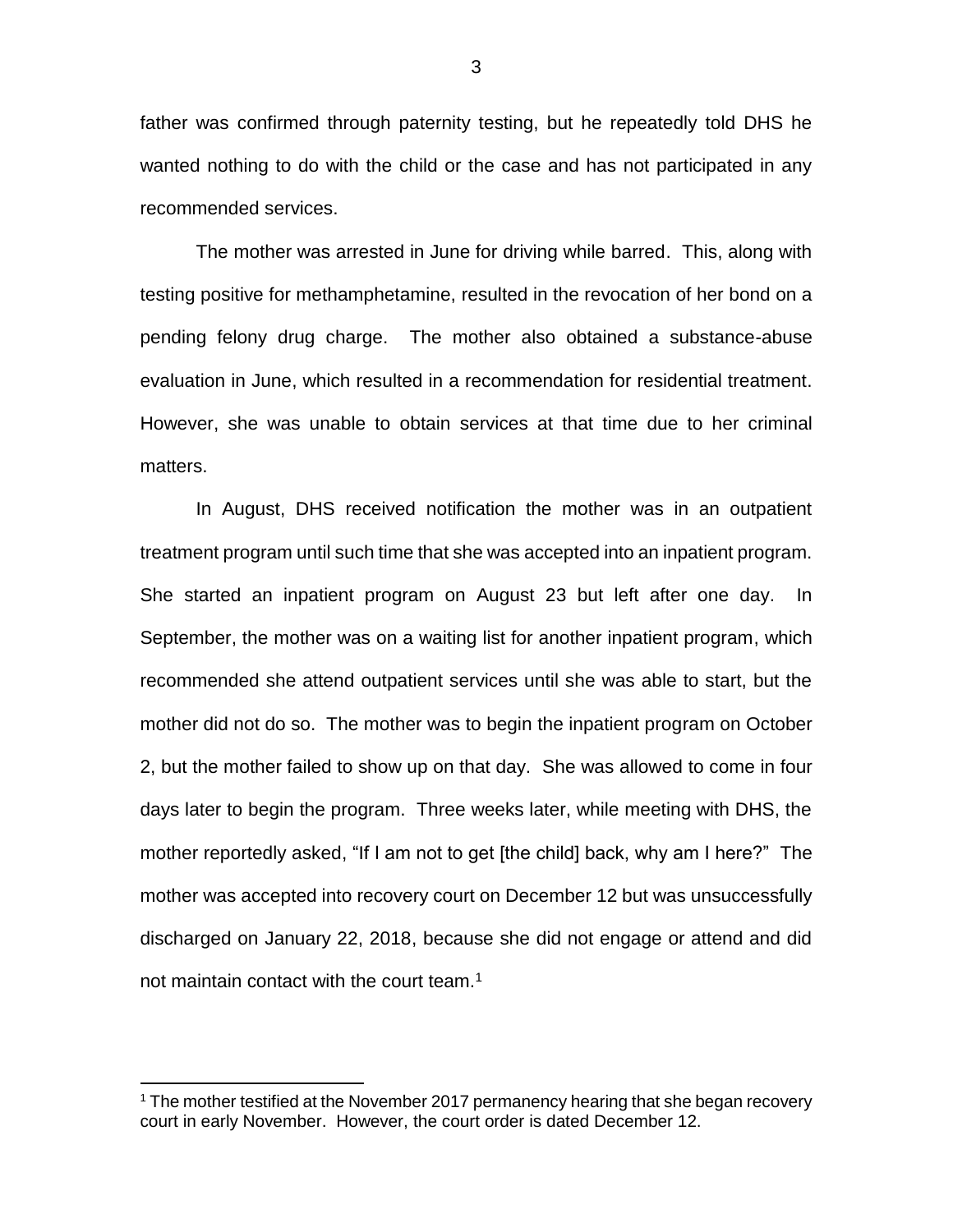The court held a contested permanency hearing on November 21, 2017, during which the mother testified she had not used methamphetamine for forty-six days, but prior to that time, she was using it on a daily basis. She requested an extension to allow more time for progress. Despite this period of sobriety, the court denied the request for an extension and found the record was insufficient to demonstrate a reasonable likelihood the mother would be able to regain custody within the next six months due to her lack of progress in this case as well as in her previous cases. In light of the mother's history of drug use, other treatment attempts, and lack of insight into her addiction, the court modified the primary permanency goal of reunification to termination of parental rights. The court allowed visitation to continue and the court encouraged the mother to remain in her treatment program to address her substance-abuse issues since no final determination had been made at that time. During the hearing, the court scheduled a termination pretrial conference for January 10, 2018, and a termination hearing for January 23.

On November 24, 2017, the mother did not return to the inpatient program after receiving a pass for an off-grounds meeting. She returned the following day and the program placed her on a behavioral management plan in which she would be immediately discharged from the program if she left again. Though the mother claimed she did not relapse, a urinalysis administered after she returned was positive for methamphetamine. On December 21, the mother left the program again and did not return. The mother was discharged from the program the following day without having successfully completed the program. DHS has not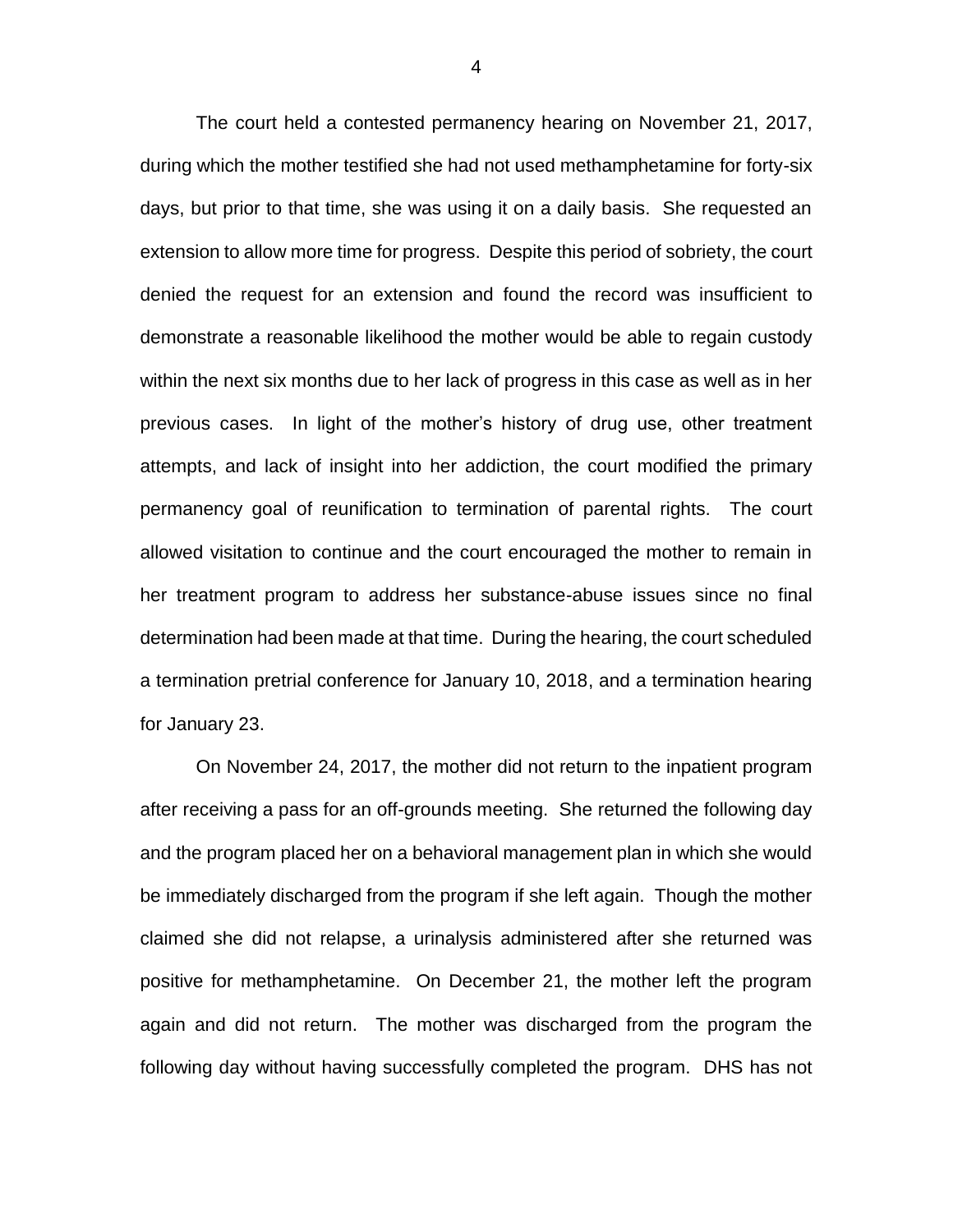received any information about the mother reengaging in any services since leaving the program.

Before attending the inpatient treatment program, the mother's visits with the child were inconsistent. While in the program, she did visit with the child four times per week, during which DHS reported she was attentive. The mother progressed to semi-supervised visits for a short time while she was in treatment, but otherwise her visits were supervised. The mother has not visited with the child since leaving the treatment program in December.

On December 20, the State petitioned the court to terminate the parental rights of the mother and father. On January 16, 2018, the State filed a motion to dispense with service of the petition on the mother, contending it had conducted a reasonably diligent search for her and, despite its efforts, it was unable to locate her. It provided an affidavit of diligent search by its investigator. The court issued an order pursuant to Iowa Code section 232.112(1) (2017) dispensing with notice to the mother.

On January 23, 2018, the mother and father both failed to appear for the termination hearing. At the hearing, the mother's counsel challenged the sufficiency of notice to her client and asked the court for additional time to allow the State to serve the mother by certified mail. The court denied the request. The court only heard the testimony of the DHS worker assigned to the case. Neither the mother's attorney nor the guardian ad litem (GAL) offered any independent evidence. The GAL argued in support of termination. On March 31, the juvenile court terminated both parents' parental rights to the child. Only the mother appeals.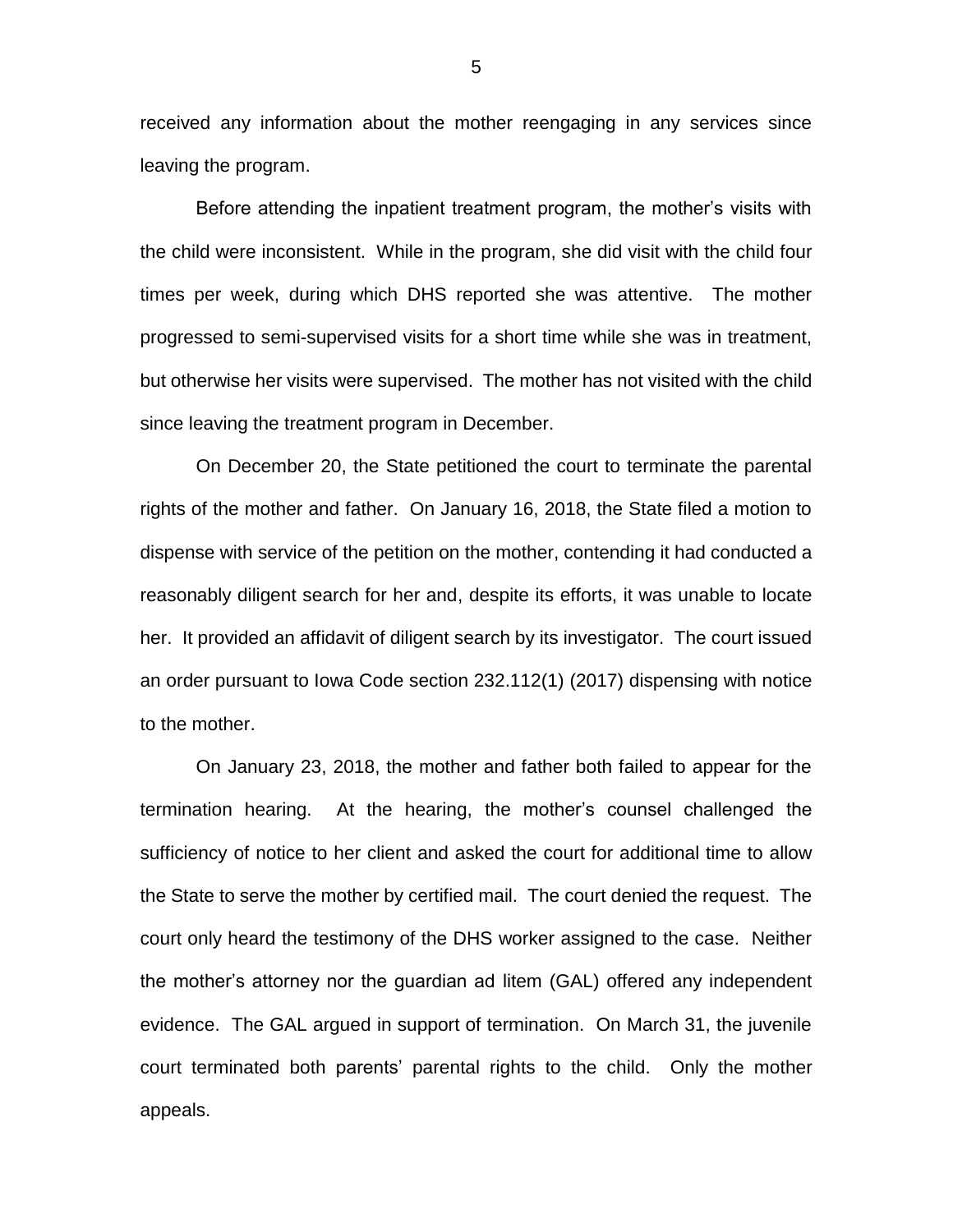### **II. Standard of Review**

Appellate review of termination-of-parental-rights proceedings is de novo. *In re A.S.*, 906 N.W.2d 467, 472 (Iowa 2018). "We are not bound by the juvenile court's findings of fact, but we do give them weight, especially in assessing the credibility of witnesses." *Id.* (quoting *In re D.W.*, 791 N.W.2d 703, 706 (Iowa 2010)). Our primary concern is the child's best interests. *In re J.E*., 723 N.W.2d 793, 798 (Iowa 2006).

#### **III. Discussion**

 $\overline{a}$ 

#### A. Notice

The mother first claims she did not receive proper notice, asserting the State failed to provide notice as required under Iowa Code section 232.112, and the court therefore erred in declining to continue the termination hearing to allow the State to effectuate proper notice.<sup>2</sup>

On November 21, 2017, the court conducted a permanency hearing. The mother was personally present along with her counsel at that hearing. During that hearing the January 10 termination pretrial conference and January 23 termination hearing were scheduled. On December 20, the State filed its petition to terminate the parental rights of the mother and father. One week prior to the termination hearing, the State filed a motion to dispense with service, pursuant to section 232.112(1). The State provided an affidavit of diligent search from the investigator, who attested to the attempts she made to effectuate service upon the mother. The investigator identified she had searched national and local databases, made phone

 $2$  The mother's claims are based solely on statutory grounds, and she does not argue any constitutional violations.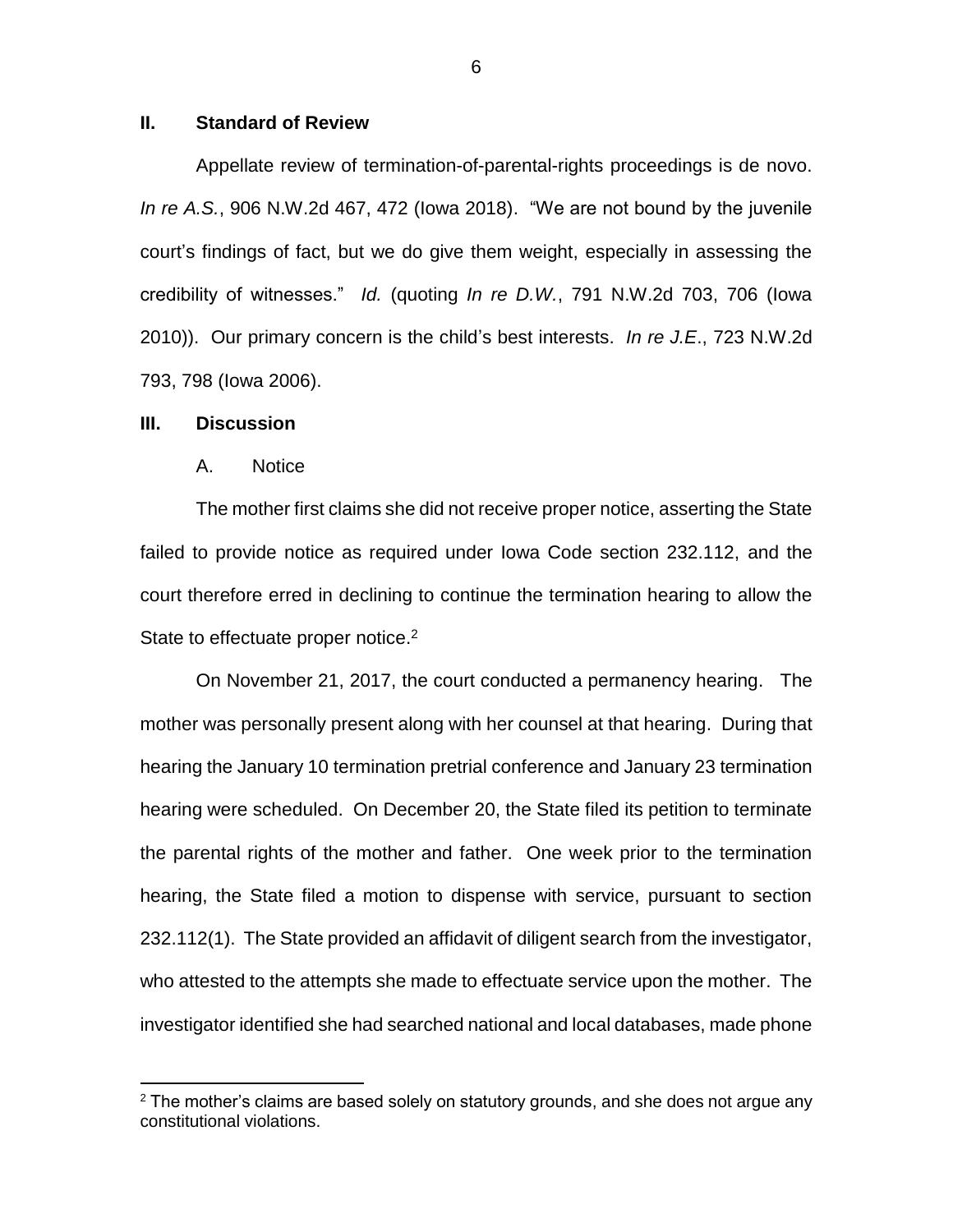calls, left messages, and went to the last known locations of the mother and left her business card. The investigator spoke with the mother on several occasions<sup>3</sup> and made arrangements with her on two different occasions to deliver the notice in person.<sup>4</sup> On both occasions, the mother did not appear. After the second attempt to meet in person, the mother did not respond to any further phone calls or text messages.<sup>5</sup> The mother's attorney was unwilling to accept service of the paperwork on the mother's behalf.

The court granted the State's motion to dispense with service, finding the State had conducted a reasonably diligent search for the mother but her whereabouts could not be ascertained. The mother did not appear at the termination hearing. The mother's attorney asked for a continuance, arguing that although the court had already granted a motion to dispense with service, the State had not attempted to serve the mother through certified mail and asked for a continuance to allow for the attempt to be made at the address where the mother acknowledged finding the investigator's card. However, the mother's attorney had no knowledge of the mother's whereabouts. The court denied the request and proceeded with the hearing.

Section 232.112 provides:

 $\overline{a}$ 

1. [Parents] shall be necessary parties to a termination of parent-child relationship proceeding and are entitled to receive notice and an opportunity to be heard, except that notice may be

 $3$  During one phone call, the investigator spoke with a woman who denied being the mother. The mother later admitted she was the woman the investigator spoke with and acknowledged finding the investigator's card at one of the locations she placed it at. <sup>4</sup> One arrangement was to meet at the pretrial conference on January 10 as the mother stated she would be attending. After not appearing, the mother agreed to meet at a location of her choosing later that day.

<sup>&</sup>lt;sup>5</sup> The investigator also followed up twice at the location where the mother indicated she had found the investigator's business card, but no one answered the door.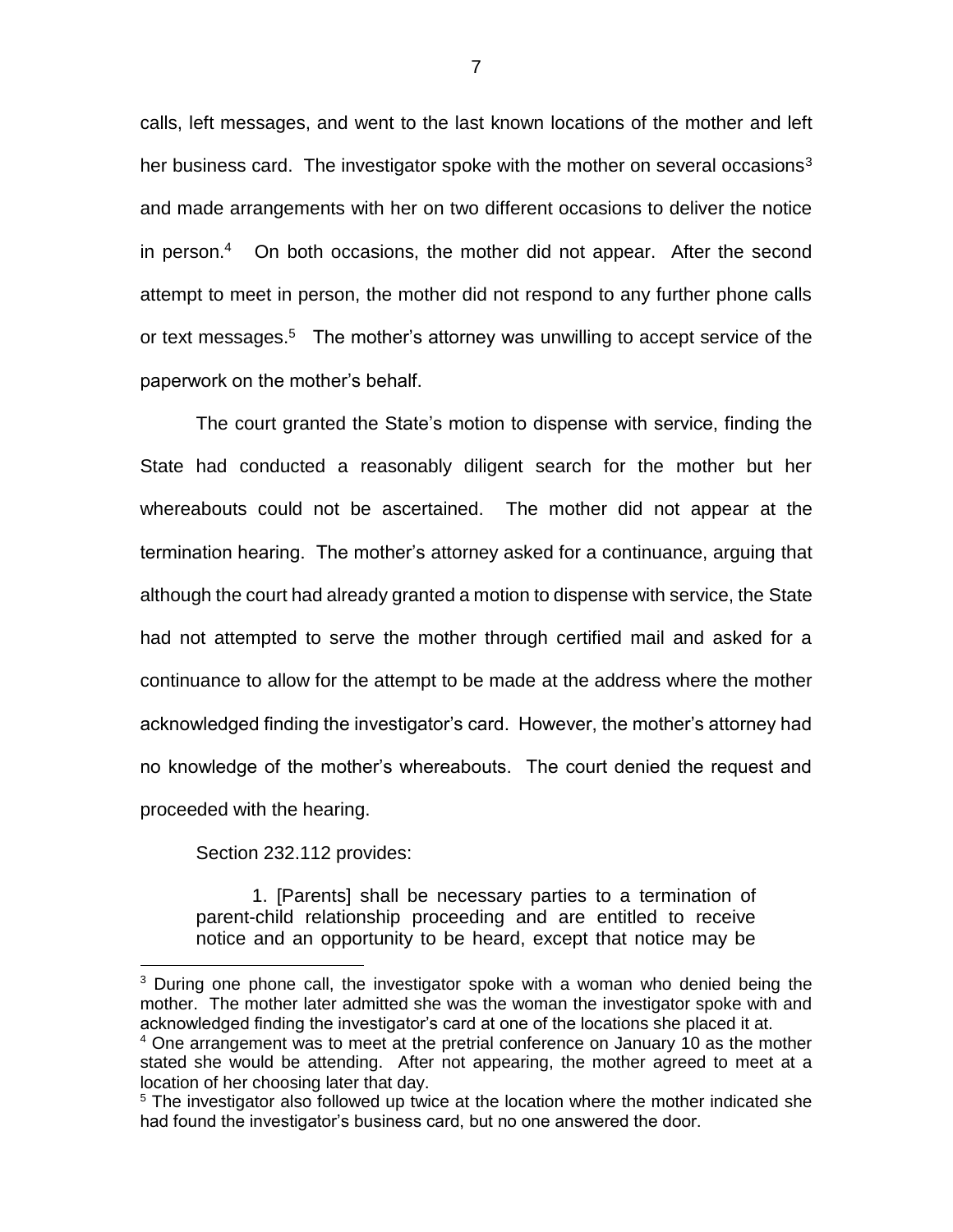dispensed with in the case of any such person whose name or whereabouts the court determines is unknown and cannot be ascertained by reasonably diligent search.

. . . .

3. Notice under this section shall be served personally or shall be sent by restricted certified mail, whichever is determined by the court to be the most effective means of notification.

"When any aspect of a normal service process is dispensed with, a review of the facts is required to determine the appropriate level of diligence by the state and the type of notice required." *In re R.E.*, 462 N.W.2d 723, 724 (Iowa Ct. App. 1990). "The notice must be reasonably calculated to apprise the parent of the pending proceeding in light of the circumstances concerning that particular parent." *Id.*

After a de novo review of the record, we agree with the court's determination to dispense with service, as the State made a reasonably diligent effort to notify the mother and her whereabouts could not be ascertained. The mother had actual knowledge of both the pretrial conference and the termination hearing, as she was personally present at the November 21 dispositional hearing during which the pretrial conference and termination hearing were scheduled. On two occasions, the mother failed to appear at locations she had selected to meet the investigator for personal service. The mother's attorney had no current information of the mother's whereabouts, and although the mother acknowledged finding the investigator's business card at one address, there is no indication in the record that this address was her residence. Additionally, no one answered the door during the several times the investigator went to that location. After she left the inpatient facility in December, there is no information as to the mother's residence or whereabouts and no reasonable likelihood certified mail would have been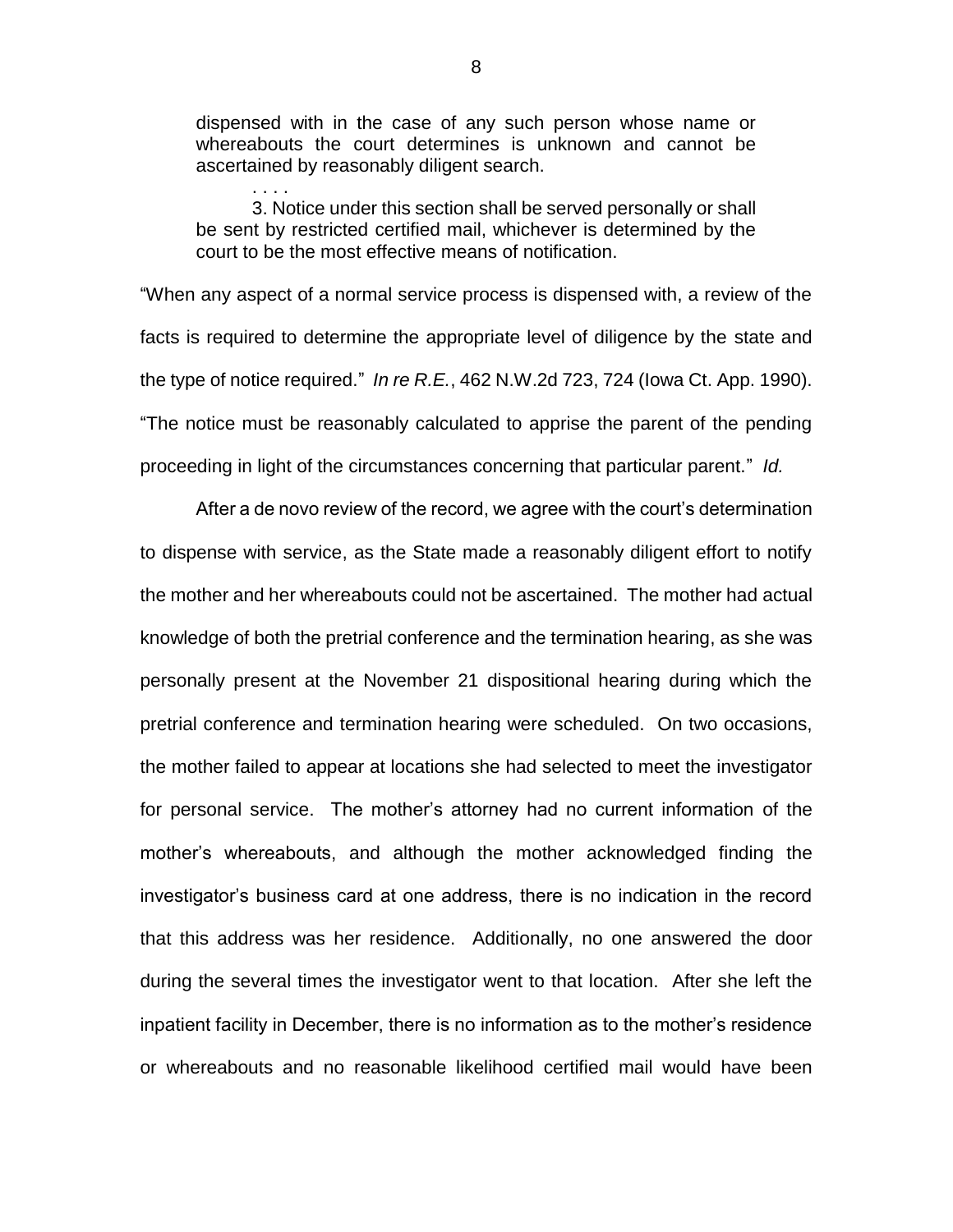delivered or accepted by her. We therefore affirm the court's order to dispense with service.

### B. Statutory Grounds for Termination

"Termination of parental rights under chapter 232 follows a three-step analysis." *D.W.*, 791 N.W.2d at 706. "First, the court must determine if a ground for termination under section 232.116(1) has been established." *Id.* If a ground for termination is established, the court must, secondly, apply the best-interests framework set out in section 232.116(2) to decide if the grounds for termination should result in termination of parental rights." *Id.* at 706–07. "Third, if the statutory best-interests framework supports termination of parental rights, the court must consider if any of the statutory exceptions set out in section 232.116(3) should serve to preclude termination of parental rights." *Id.* at 707. We "shall give primary consideration to the child's safety, to the best placement for furthering the longterm nurturing and growth of the child, and to the physical, mental, and emotional condition and needs of the child." Iowa Code § 232.116(2). "Even though the court may determine that termination is appropriate under section 232.116(2), the court need not terminate a parent's parental rights if any of the circumstances contained in section 232.116(3) exist." *In re P.L.*, 778 N.W.2d 33, 37 (Iowa 2010).

"We will uphold an order terminating parental rights if there is clear and convincing evidence supporting the grounds for termination under Iowa Code section 232.116(1)." *D.W.*, 791 N.W.2d at 706. "When the juvenile court terminates parental rights on more than one statutory ground, we may affirm the juvenile court's order on any ground we find supported by the record." *In re A.B*., 815 N.W.2d 764, 776 (Iowa 2012). In this case, the juvenile court terminated the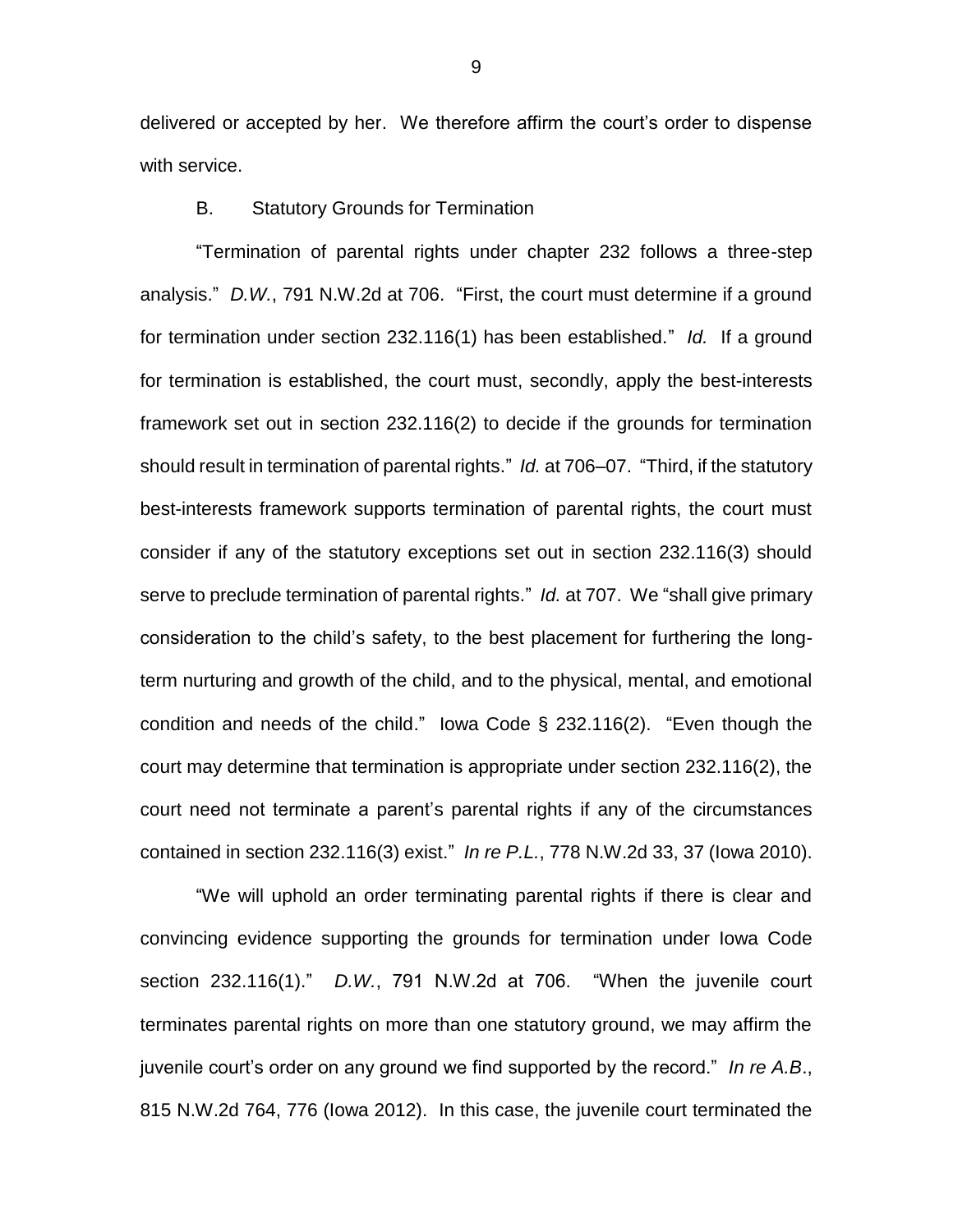mother's parental rights to the child pursuant to Iowa Code section 232.116(1)(g) and (h).

To terminate under section 232.116(1)(h), the State must show by clear and convincing evidence (1) the child is three years of age or younger, (2) the child has been adjudicated a CINA, (3) the child has been removed from the parent's care for at least six of the last twelve months, or the last six consecutive months and any trial period at home has been less than thirty days, and (4) the child cannot be returned to the parent's custody at the present time. "At the present time" has been interpreted to mean at the time of the termination hearing. *See D.W.*, 791 N.W.2d at 707.

The mother does not dispute the establishment of the first three elements of paragraph (h). She contests element four, contending the State failed to prove the child could not be returned to her care at the time of the hearing because no evidence was presented concerning her living conditions and DHS was unaware whether the mother was engaged in substance-abuse or mental-health services.

 Upon our de novo review, we find there is clear and convincing evidence the child could not be returned to the mother's care at the time of the termination hearing. The mother asserts that prior to December 22, she was living at the inpatient treatment and complying with expectations. She, however, neglects to mention anywhere in her petition on appeal that on November 24, she failed to return to the program after an off-grounds meeting. She also neglects to mention that when she returned the next day, she tested positive for methamphetamine despite her contention she had not relapsed. The mother again left the inpatient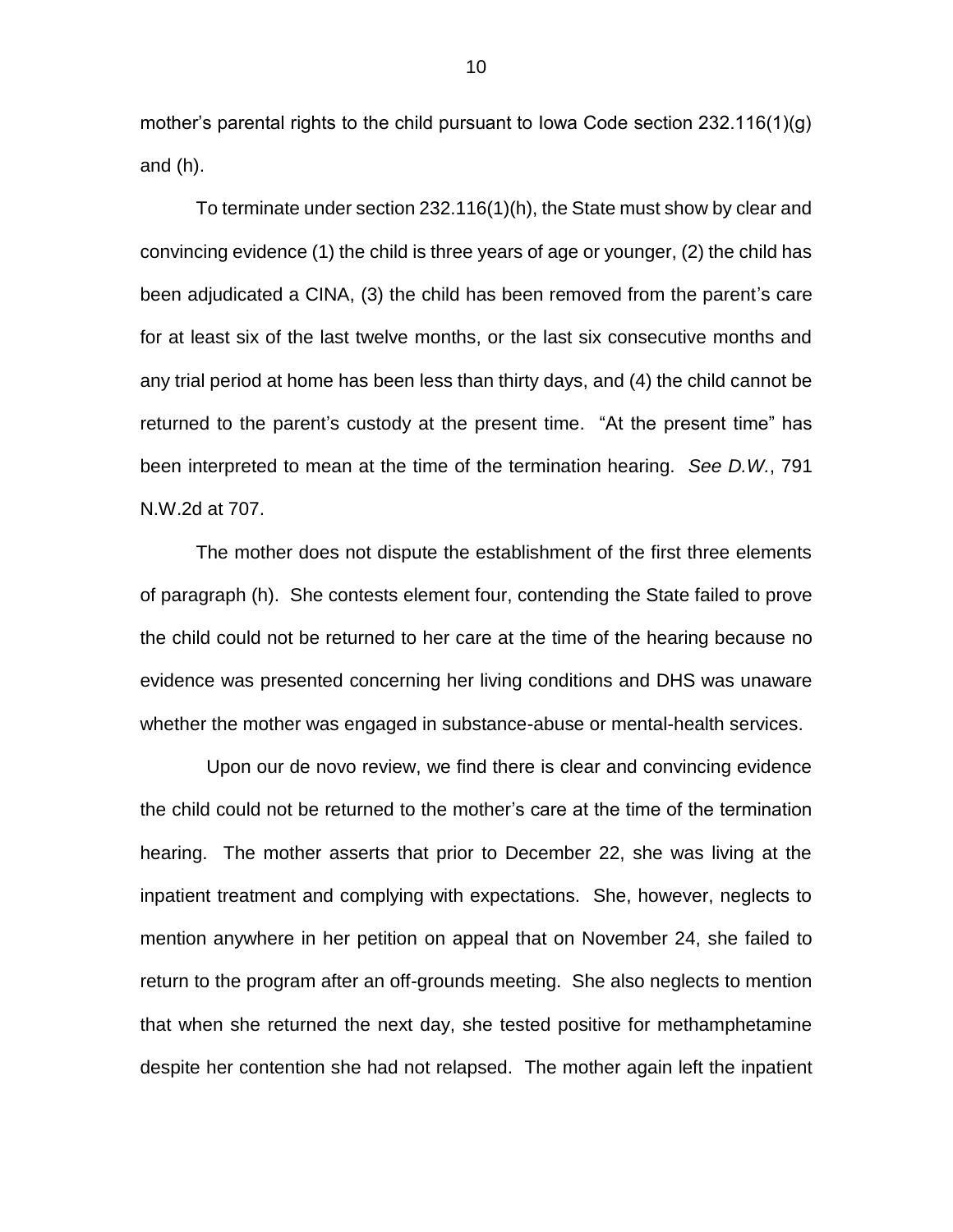treatment in December with the knowledge that if she did so, she would be discharged from the program.

Since her discharge, DHS has had no contact with the mother and was unsure of where she was living at the time of the hearing. DHS also had no information about whether she was continuing with any services for her substanceabuse and mental-health issues. The mother's attorney was unable to provide any information as to her whereabouts and had not communicated with the mother since the permanency hearing in November. She was discharged from recovery court in January 2018 because she failed to engage or attend. Nothing in our record shows where the mother has been residing since she left the inpatient treatment program or whether she has sought other treatment options since that time. The mother has not seen the child since she left the inpatient program in December.

Because we find the child could not be returned to the mother's care at the time of the termination hearing, we affirm the court's termination of the mother's parental rights pursuant to section 232.116(1)(h).

C. Best Interests and Extension

Next, section 232.116(2) requires us to "give primary consideration to the child's safety, to the best placement for furthering the long-term nurturing and growth of the child, and to the physical, mental, and emotional condition and needs of the child." "Insight for the determination of the child's long-range best interests can be gleaned from 'evidence of the parent's past performance for that performance may be indicative of the quality of the future care that parent is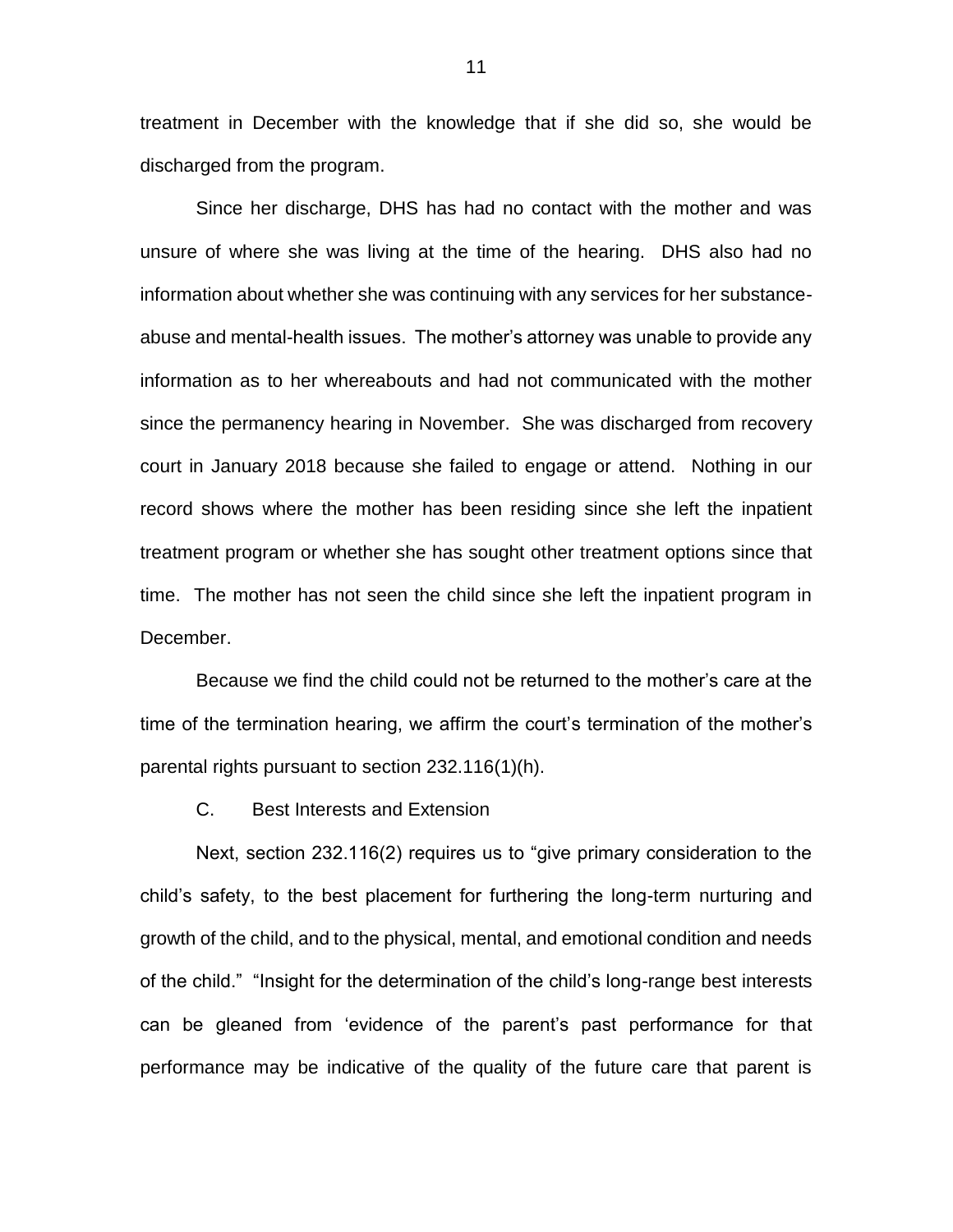capable of providing.'" *In re C.B.*, 611 N.W.2d 489, 495 (Iowa 2000) (quoting *In re Dameron*, 306 N.W.2d 743, 745 (Iowa 1981)).

"It is well-settled law that we cannot deprive a child of permanency after the State has proved a ground for termination under section 232.116(1) by hoping someday a parent will learn to be a parent and be able to provide a stable home for the child." *A.B*., 815 N.W.2d at 777 (quoting *P.L.*, 778 N.W.2d at 41). "[A]t some point, the rights and needs of the children rise above the rights and needs of the parent." *In re C.S.*, 776 N.W.2d 297, 300 (Iowa Ct. App. 2009). If the child has been placed in foster care, we consider the extent to which the child has become integrated into that family. Iowa Code § 232.116(2)(b). For integration, we look at how long the child has been living with the foster family and consider the desirability of continuity for the child. *Id.* § 232.116(2)(b)(1).

The mother argues termination was not in the best interests of the child as reports established she was nurturing and caring and showed affection during her visitation with the child. The mother also argues that termination is not in the child's best interests as the child has biological family, including the child's grandmother and great-grandmother, and termination would legally sever those relationships. She further contends that because of the progress she made while in inpatient treatment, she should have been provided additional time to reunify with the child.

The mother's substance-abuse issues brought the child to the attention of DHS and the court, as he tested positive for amphetamine at birth. She was provided services during the pendency of her older children's cases and failed to maintain progress to address her severe substance-abuse issues, which ultimately resulted in the termination of her parental rights to those children. While the mother

12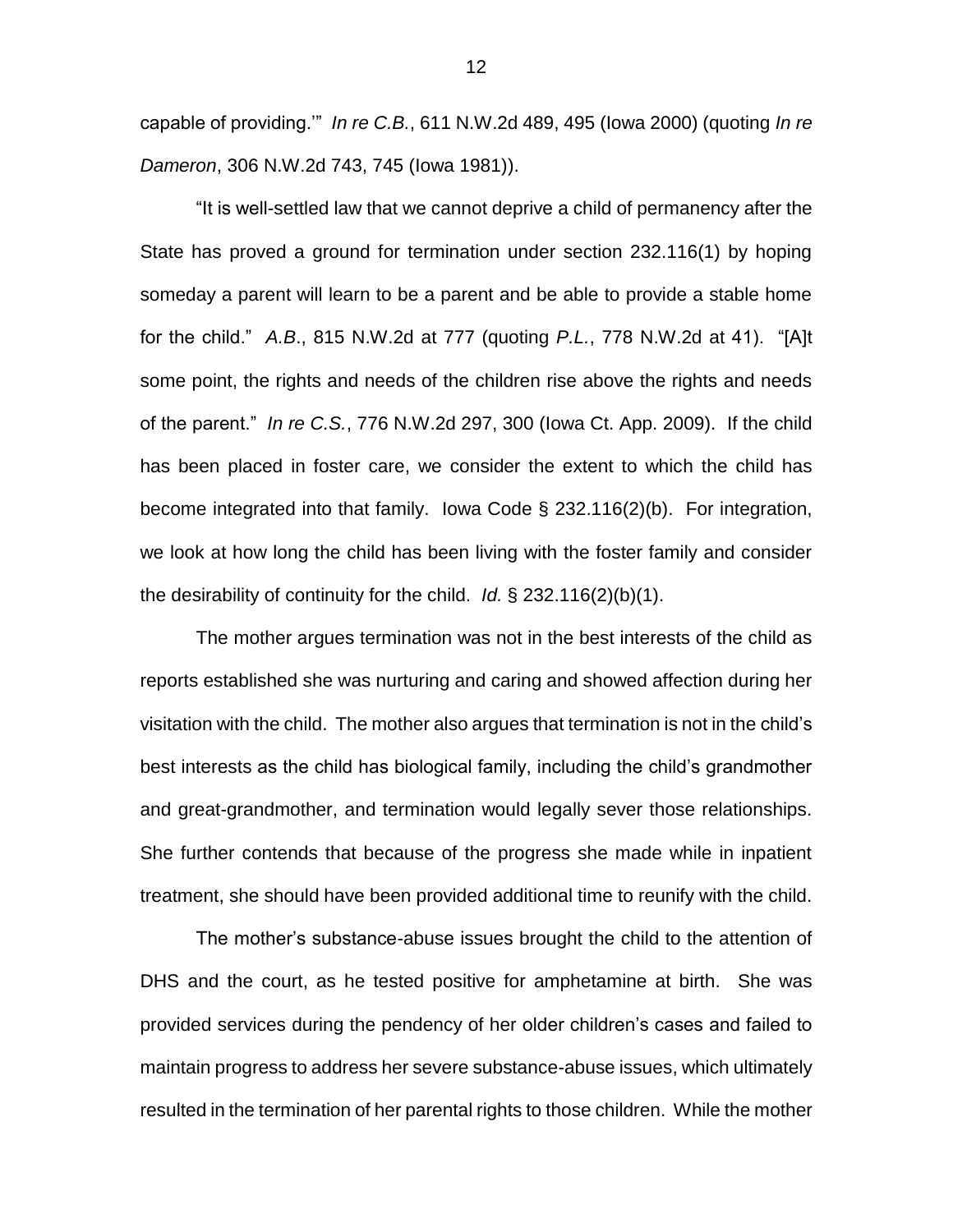was able to make some progress while in inpatient treatment during this case, she has not been able to sustain meaningful progress. The mother left her treatment program without authorization just a few days after the November 21 permanency hearing and, despite her assertion that she had not relapsed, she tested positive for methamphetamine.

Since she left the inpatient program in December, her whereabouts have been unknown and she has not reengaged in services to address her substanceabuse issues. The mother is not currently able to provide a safe, supportive, and structured home and is not in a position to be able to do so in the foreseeable future. We must consider each child's needs with a sense of urgency. *See C.B*., 611 N.W.2d at 495. Further, the loss of the relationship of extended family members is not a factor to consider under section 232.116(3).

There is also nothing in the record that indicates the child has suffered or will suffer any detrimental effect due to the lack of contact with the mother. The child has never lived with his mother, as he was placed with his maternal greatgrandmother when he was discharged from the hospital, five days after his birth. The mother never progressed beyond semi-supervised visits, which were allowed only for a short time. Only with the structure of the inpatient treatment program was the mother able to maintain consistent visitation with the child. Once she left the program in December, she has not seen the child.

The mother also admitted during the November 21 permanency hearing she did not have a strong bond with the child. DHS reported the child has bonded with his foster parents, who are willing and able to adopt him. The child "has never had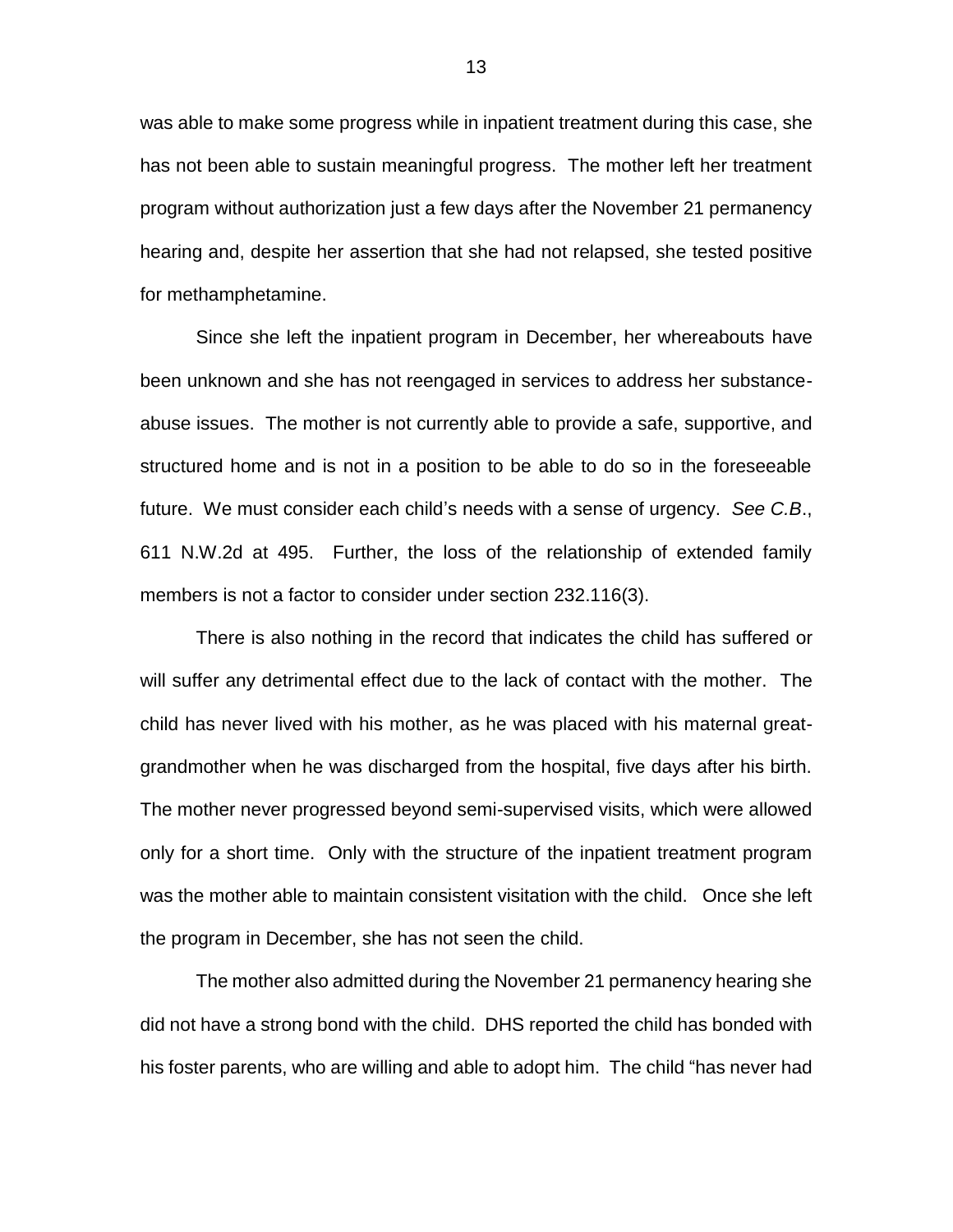a permanent home. Termination will allow [him] to achieve permanency." *A.M.*, 843 N.W.2d at 113.

The mother also contends she should be granted additional time to reunify with the child given the progress she made in inpatient treatment. If, following a termination hearing, the court does not terminate parental rights but finds there is clear and convincing evidence that the child is a CINA, the court may enter an order in accordance with section 232.104(2)(b). Iowa Code § 232.117(5). Section 232.104(2)(b) affords the juvenile court the option to continue placement of a child for an additional six months if the court finds "the need for removal . . . will no longer exist at the end of the additional six-month period."

The mother was aware the court modified the permanency goal to termination in November, and the court cautioned her to continue with her treatment as that decision was not final. Despite knowing this, only a few days after the court hearing, the mother voluntarily left without authorization, failing to return to the program after a day-pass to attend on off-site meeting. She tested positive for methamphetamine upon her return. Less than a month later, the mother left the program with the knowledge that she would be unsuccessfully discharged if she left without authorization again. There is no evidence she has reengaged in any treatment program since that time. She has not visited with the child, and there is no evidence in the record she has inquired of the child's wellbeing since leaving the program. There is no evidence that she has stable housing, and her current whereabouts are unknown. Upon our de novo review, we agree with the juvenile court's determination that termination is in the best